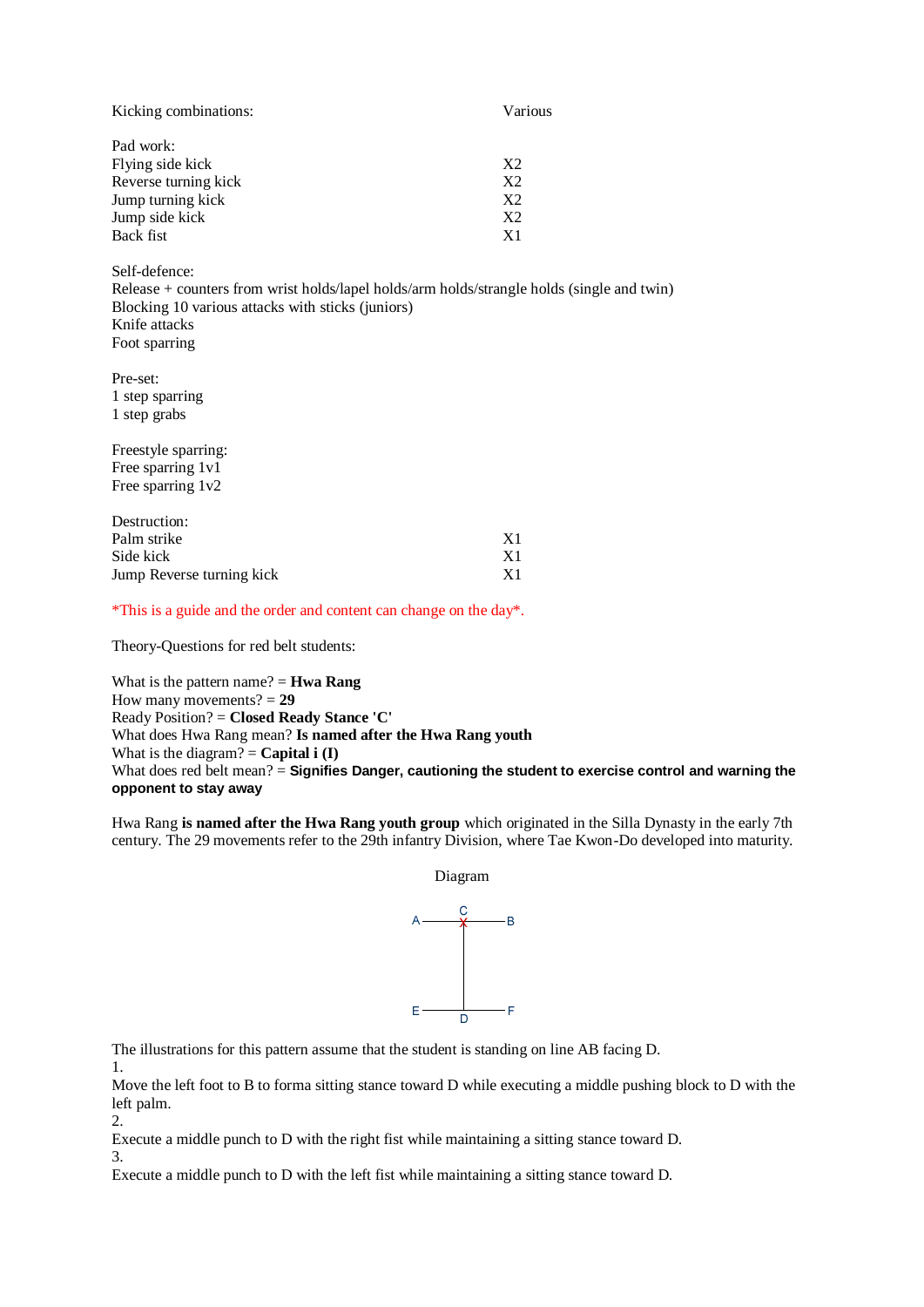4.

Execute a twin forearm block while forming a left L-stance toward A, pivoting with the left foot.

5.

Execute an upward punch with the left fist while pulling the right side fist in front of the left shoulder, maintaining a left L-stance toward A.

6.

Execute a middle punch to A with the right fist while forming a right fixed stance toward A in a sliding motion. 7.

Execute a downward strike with the right knife-hand while forming a left vertical stance toward A, pulling the right foot.

8.

Move the left foot to A forming a left walking stance toward A while executing a middle punch to A with the left fist.

9.

Move the left foot to D forming a left walking stance toward D while executing a low block to D with the left forearm.

10.

Move the right foot to D forming a right walking stance toward D while executing a middle punch to D with the right fist.

11.

Pull the left foot toward the right foot while bringing the left palm to the right forefist, at the same time bending the right elbow about 45 degrees outward.

12.

Execute a middle side piercing kick to D with the right foot while pulling both hands in the opposite direction and then lower it to D forming a left L-stance toward D, at the same time executing a middle outward strike to D with the right knife-hand.

13.

Move the left foot to D forming a left walking stance toward D while executing a middle punch to D with the left fist.

14.

Move the right foot to D forming a right walking stance toward D at the same time executing a middle punch to D with the right fist.

15.

Move the left foot to E turning counter clockwise to form a right L-stance toward E while executing a middle guarding block to E with a knife-hand.

16.

Move the right foot to E forming a right walking stance toward E while executing a middle thrust to E with the right straight finger tip.

17.

Move the right foot on line EF forming a right L-stance toward F while executing a middle guarding block to F with a knife-hand.

18.

Execute a high turning kick to DF with the right foot and then lower it to F.

19.

Execute a high turning kick to CF with the left foot and then lower it to F forming a right L-stance toward F while executing a middle guarding block to F with a knife-hand. Perform 18 and 19 in a fast motion. 20.

Move the left foot to C forming a left walking stance toward C while executing a low block to C with the left forearm.

21.

Execute a middle punch to C with the right fist while forming a right L-stance toward C, pulling the left foot. 22.

Move the right foot to C forming a left L-stance toward C while executing a middle punch to C with the left fist. 23.

Move the left foot to C forming a right L-stance toward C while executing a middle punch to C with the right fist.

24.

Execute a pressing block with an X-fist while forming a left walking stance toward C, slipping the left foot to C. 25.

Move the right foot to C in a sliding motion forming a right L-stance toward D while thrusting to C with the right side elbow.

26.